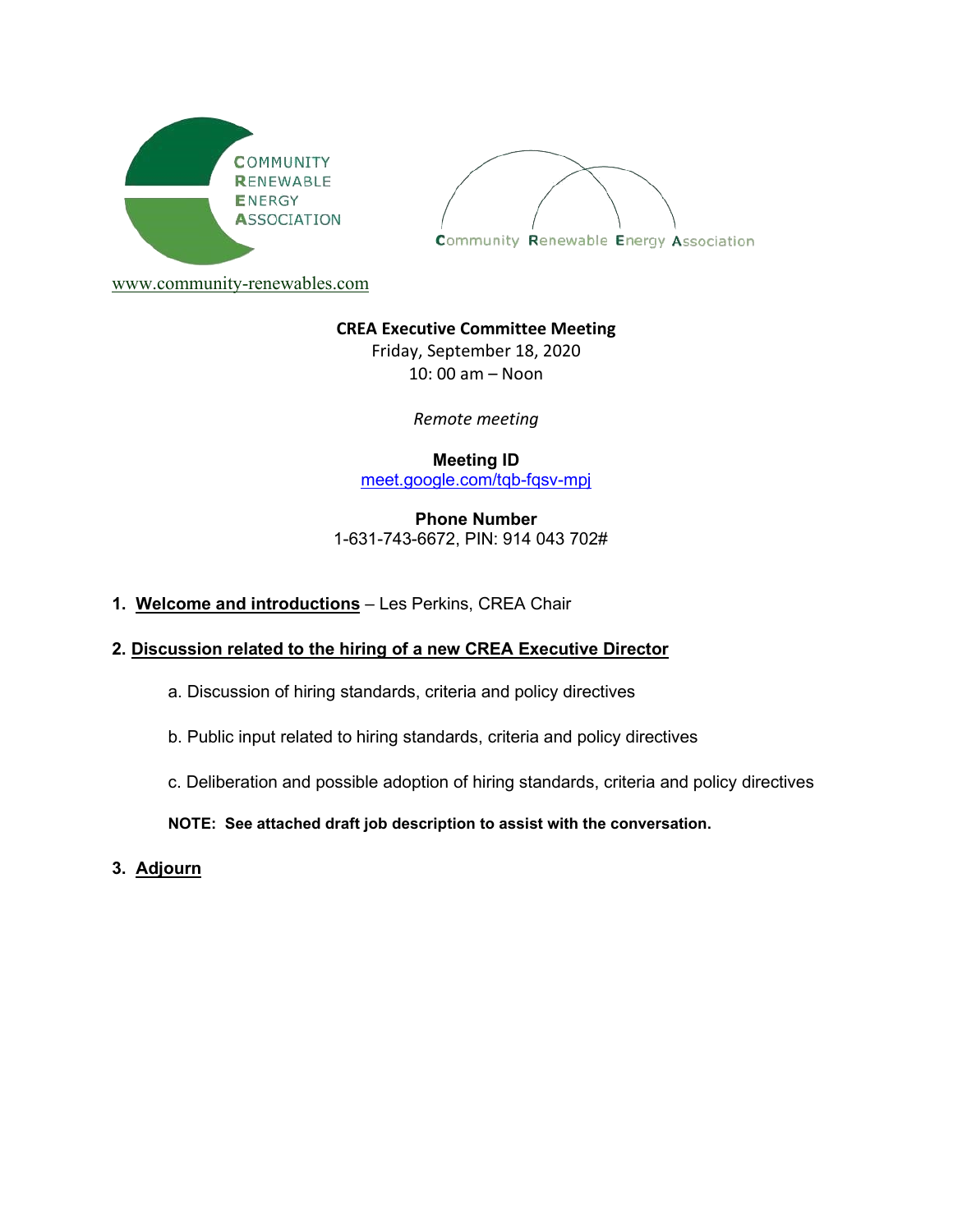



**Position:** Executive Director **Date:** September, 2020

**FLSA Status:** Exempt, not overtime eligible

# **Purpose of Position:**

Organize, plan, and direct the activities and operations of the Community Renewable Energy Association (CREA).

# **Essential Job Functions:**

Provide leadership in implementing the organization's vision, goals and objectives in conjunction with the CREA Board of Directors and Executive Committee. Establish operational targets in compliance with overall goals and objectives. Plan and develop programs, services and activities based on the organizations high level strategic vision.

Attend CREA Board, Executive Committee, and various other meetings, providing input and receiving direction or other information.

Prepare and present initial and revised budget requests. Monitor and approve expenditures for compliance to approved budget. Develop grant requests and solicit funds for organization services.

Expand CREA membership by identifying potential new membership among Oregon counties, cities, irrigation districts, renewable generation developers and organizations with goals commensurate with the CREA.

Research and draft legislative and rulemaking proposals. Prepare testimony for presentation to legislative committees and state agencies. Work with policymakers and other officials in preparing and amending legislation and rules to achieve CREA's goals and objectives. Monitor progress of relevant legislation and rulemaking.

Confer with members to identify and help resolve problems in various areas, e.g. organizational structure, finance, human resources, legal, intergovernmental relationships, etcetera. Identify and develop new and additional sources of revenue.

Monitor state and federal agency activities relevant to CREA priorities. Coordinate and supervise work of CREA contract legal counsel on matters that come before the Oregon Public Utilities Commission and the Federal Energy Regulatory Commission.

Coordinate activities and act as liaison with a wide variety of energy related organizations and agencies.

Maintain cooperative working relationship with members, staff, stakeholders, and the public.